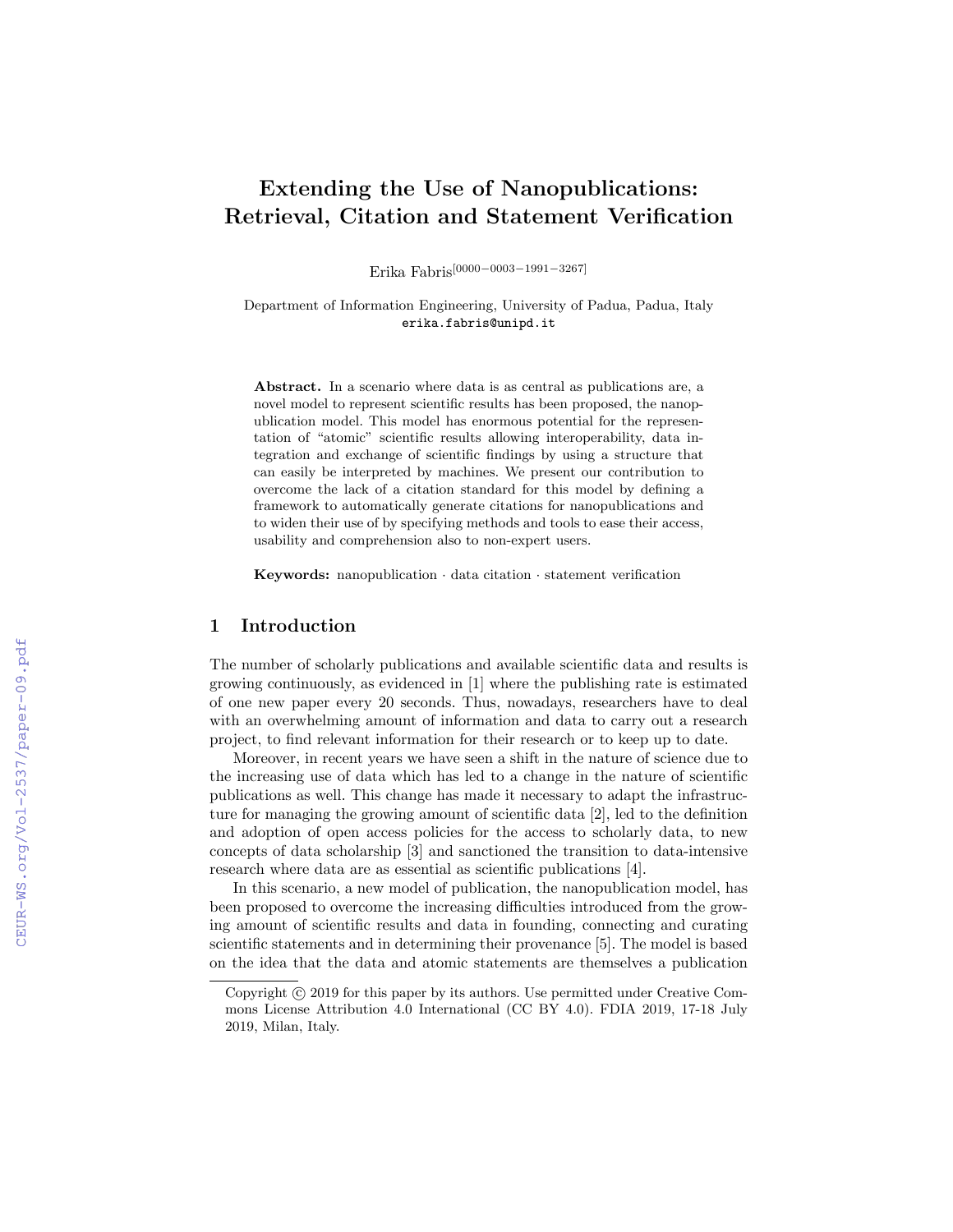and it aims to represent scientific statements in a machine-readable format together with attribution and provenance metadata and to make them accessible, uniquely identifiable, citable and attributable and to promote interoperability among scientific results, data integration and sharing of scientific results.

However, since the concept of nanopublication is relatively novel, some facets of the topic have been already consolidated – e.g. their structure and storing –, on the other hand, there are diverse unresolved open challenges related to nanopublications – e.g. how to properly cite a nanopublication or a set of nanopublications referenced within a scientific publication? How can nanopublications be used by users who do not know their structure to access some pieces of specific information? How to display information within a nanopublication so that it is understood by human users? Is it possible to verify statements by using data from the existing nanopublications? How to allow non-expert users to retrieve statements from the published nanopublications relative or similar to a given statement?

Our work tackles these open challenges by defining a framework which outlines methods and tools to ease the access, the usability and the comprehension of nanopublication also to non-expert users.

## 2 Background

*Nanopublication* Nanopublication is a novel publishing model to represent minimal scientific assertions or statements together with its attribution and provenance information [6]. A nanopublication is essentially a single assertion in the form of an atomic statement (subject, predicate and object) associated with its provenance, which contains how its origin and generation process, and with publication information metadata about the creation and publication. The nanopublication schema is formally structured by making use of Semantic Web technologies as three W3Cs Resource Description Framework (RDF) graphs, which are the assertion, the provenance graph and publication information graph, containing information serialized as RDF triples. Each RDF triple can be represented as a node-arc-node link of an RDF graph and consists of a subject, a predicate and an object. Each element is represented by means of an Internationalized Resource Identifier (IRI) or an ontology term (specified using Web Ontology Language (OWL) semantics).

The nanopublication model was introduced to be used in scholarly communication, based on the idea that scientific results can be split into atomic sentences. The model aims to overcome the difficulties due to the growing amount of scientific results, to promote data interoperability, data integration, the exchange of scientific results, to provide a machine-readable format of representing scientific results, and to enable the distribution of scientific statements as independent publications even without the related research article.

Today more than 10 M nanopublications are freely available on a server network and other 200 M are available as independent private datasets<sup>1</sup>. The majority of them was generated by performing automatic extraction of atomic assertion

<sup>1</sup> http://nanopub.org/wordpress/?page\_id=749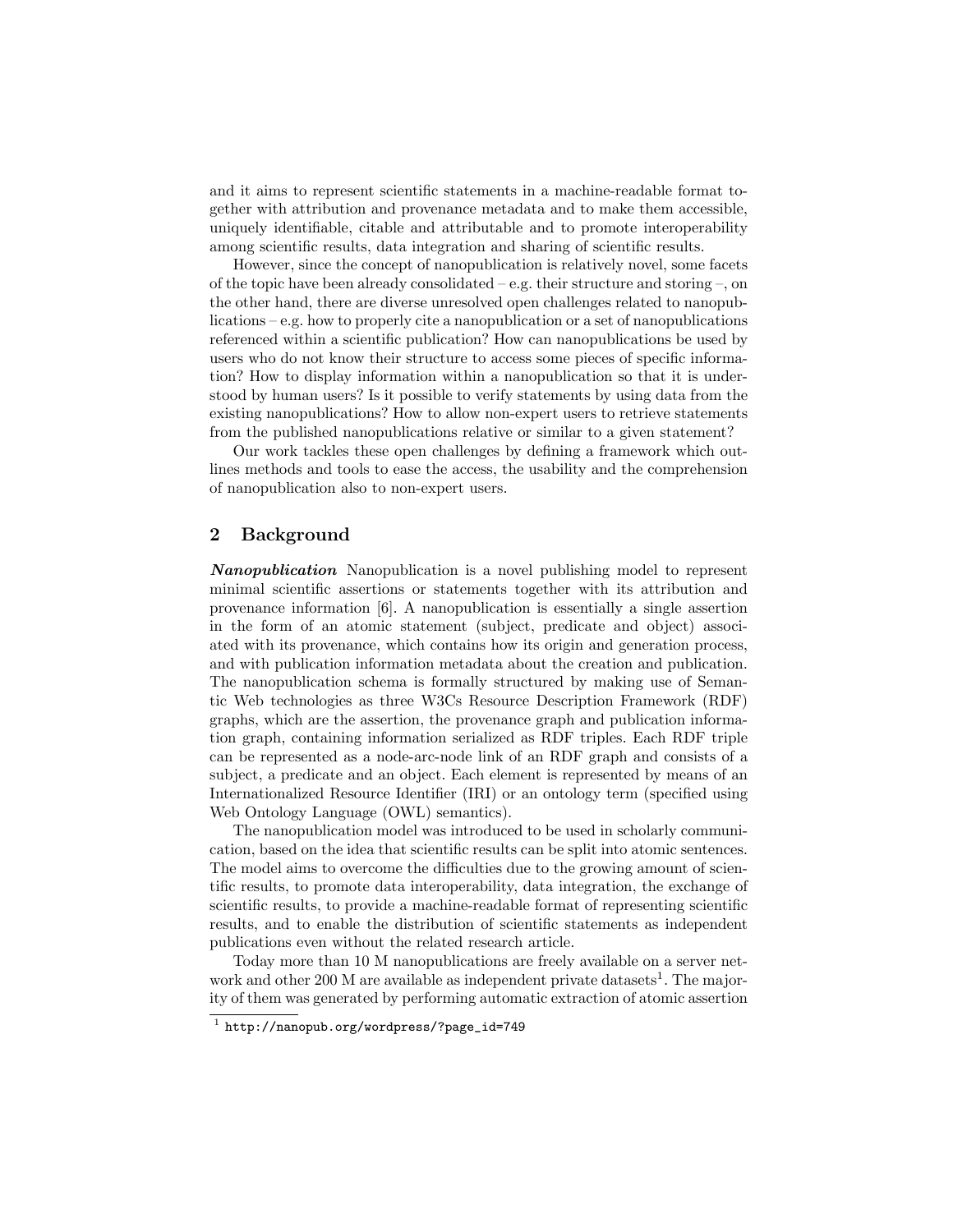from scientific publications, the others are manually created. Nanopublications come from several domains: so far mostly from Life Sciences domain such as pharmacology, genomics and proteinomics, and minor datasets coming from humanities domain such as philosophy, archaeology and musicology.

Several management tools are provided to perform different tasks such as the validation of nanopublication structure, the access to subsets of nanopublications by performing SPARQL queries or the access to specific nanopublication from its identifier and the publication of new nanopublications. It is worth noting that all the provided tools are addressed to expert users and in order to make use of those tools, a full knowledge of the nanopublication anatomy, RDF structures and OWL semantics is required. Yet not every related aspect has been already consolidated: neither a standard and structured way for the citation nor easy access and inspection tools for non-expert users have been provided so far.

*Data Citation* Citations are one of the main 'driving force' for the scientific progress, to promote the diffusion of knowledge, to ensure the transparency and reproducibility of the scientific findings, to verify research conclusions and support the reuse of the scientific results, to assure proper attribution and credit.

Since we were witnessing a radical change in the nature of science towards the fourth paradigm of science, which made data to be considered crucial for scientific progress, data citation is gaining importance [8,9]. Two are the main aspects of data citation that have been highlighted and studied: the definition of data citation principles and the development of solutions for computational problems related to the generation of citation.

In particular, two international initiatives promote the definition of standard principles for data citation: CODATA (Committee on Data of the International Council for Science) [13] and FORCE 11 (The Future of Research Communications and e-Scholarship) [14]. Until now, several solutions to automatically generate data citation snippets have been proposed mostly dealing with databases, considering provided queries and relying on views to generate a citation [10, 11, 12]. Unfortunately, none of these solutions can be applied to nanopublications. Moreover, even if the property of being citable is a prerogative of the nanopublications, nowadays the only way to cite them is by means of their identifiers or referring to the whole dataset. It is worth noting that, given that nanopublication are publications in their own right, citing a specific set of nanopublications is important to give credit to the people who contributed to their creation and to allow the reproducibility of works that rely on single or a finite set of nanopublications.

#### 3 Objectives

Our work provides the solutions to the lack of a citation standard for the nanopublication model and some tools to extend the use of nanopublications.

Firstly we design a citation framework to automatically create human- and machine-readable reference snippets of a single nanopublication and, afterwards,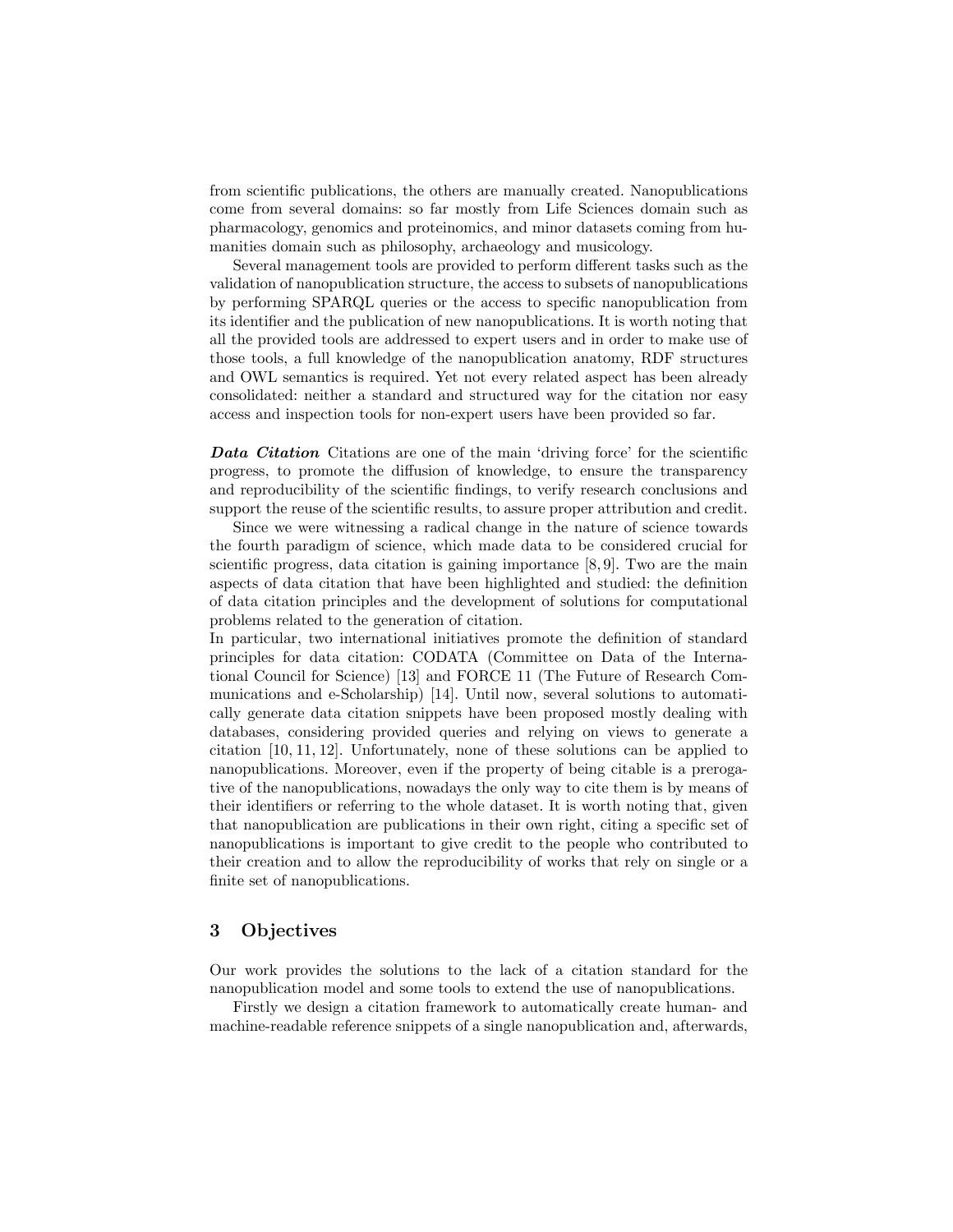

Fig. 1: Nanopublications Citation System framework workflow.

we extend the framework to handle a more common demand: the citation for a set of nanopublications. Then we develop the above frameworks and provide a citation system to be used to obtain nanopublications citation to be included in the reference list, to obtain machine-readable citation metadata and to get a visual picture of the content of nanopublications. Moreover, to widen the usability of nanopublications, our work presents the structure of a knowledge base with interlinked existing nanopublications as its base components and methods for access and retrieval purposes. In addition, our work provides a tool to verify if a given statement contradicts existing assertions within the nanopublication databases by making use of the just mentioned knowledge base.

### 4 Methods

#### *Nanopublication Citation*

We propose a framework, the *Nanocitation* framework, to automatically generate citation snippet by considering as the only input from the user the identifier of the nanopublication. Figure 1 shows the main components of the framework. The key idea is that every IRI defining an element of the RDF triple in the nanopublication can be dereferenced and other related details and information can be extracted by requesting them to external sources. The process starts from the user citation request, the raw nanopublication undergoes a dereferencing and enrichment process by which the information contained in the form of IRI identifiers is transformed into human-readable form and additional relative details are sought. Afterwards, through the metadata mapping process, the data within the output of the latter process (the enriched nanopublication) are integrated to form a structured human-readable entity, so-called metadata, that embodies more information than the original nanopublication. The semantics and constraints of the metadata are specified in an *ad-hoc* formal representation.

In order to generate the reference snippet, some relevant metadata fields need to be selected and optionally modified. The operations to be undertaken at this point for the creation of the reference follow the policies formally defined by the administrator database through relational algebra constructs which include three possible types of operations: selection and sorting (which field of metadata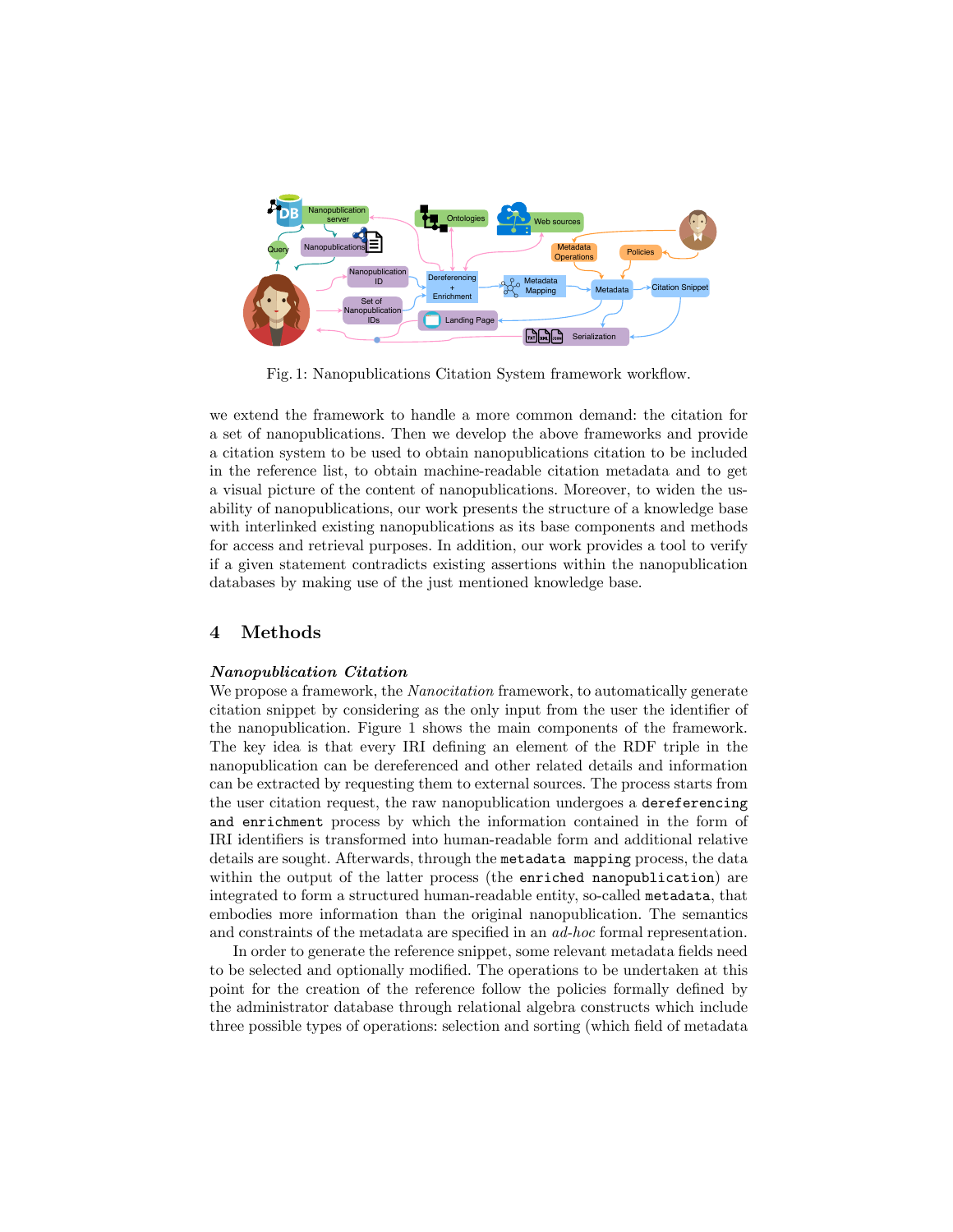to integrate in the reference snippet and in what order), single-field operations (optional operations to be performed for each field) and presentation (reference rendering, e.g. comma/semicolon between elements).

Note that, as long as reasonable policies are used, generated references can be concise enough to be included in the reference list of a publication, furthermore, it allows the reader to identify the nanopublication and understand its content.

At the end of the procedure, to make up for the lack of a human-readable visualization of nanopublications and understandable by both expert and nonexpert user, a way to access to more complete and specific information about the relative nanopublications is provided to the user: a web page which we call 'landing page' which provides a full picture of the nanopublication content in both a human- and machine-readable form. The purpose of this page is to support the user in the in-depth exploration of the nanopublication content and to obtain a metadata citation serialization. It is worth noting that given a nanopublication or a specific set, the system always returns the same landing page. The process to obtain a citation reference of a set of nanopublication differs by the need to define operations that allow to aggregate multiple citation metadata to obtain single metadata which identifies and describes the set at a certain level of completeness. These operations, as for the policies, need to be defined by the system administrator in a formal representation.

We implemented the *Nanocitation* framework [7] and publish it as a web application (http://nanocitation.dei.unipd.it) with a simple user interface and a RESTful API enables programmatic requests of citation snippets and serializations.

#### *Knowledge base of Nanopublications and Statement Verification*

We plan to create a knowledge graph considering the nanopublications as the base elements and interlinking elements by considering both relationships between information embedded in the RDF triples and both relationships between elements obtained from the procedure of deference and enrichment of the data within nanopublication. These relationships are formally created and maintained by an automatic linker to be executed just after some changes in the knowledge base such as the introduction of a new element.

Together with the knowledge base, as results of crawling and reasoning within the data in the knowledge base, we will provide tools to get: (i) all nanopublications containing relevant information about a given input; (ii) all scientific statements published that are similar to a statement inserted by the user or that contain similar or relevant elements. Moreover, we plan to design a system which can be used by researchers to automatically or semi-automatically verify if an input statement contradicts existing assertions in the knowledge base.

## 5 Final Remarks

With this ongoing work, we will provide solutions to some of the open challenges related to the novel model to publish and represent atomic scientific statements.